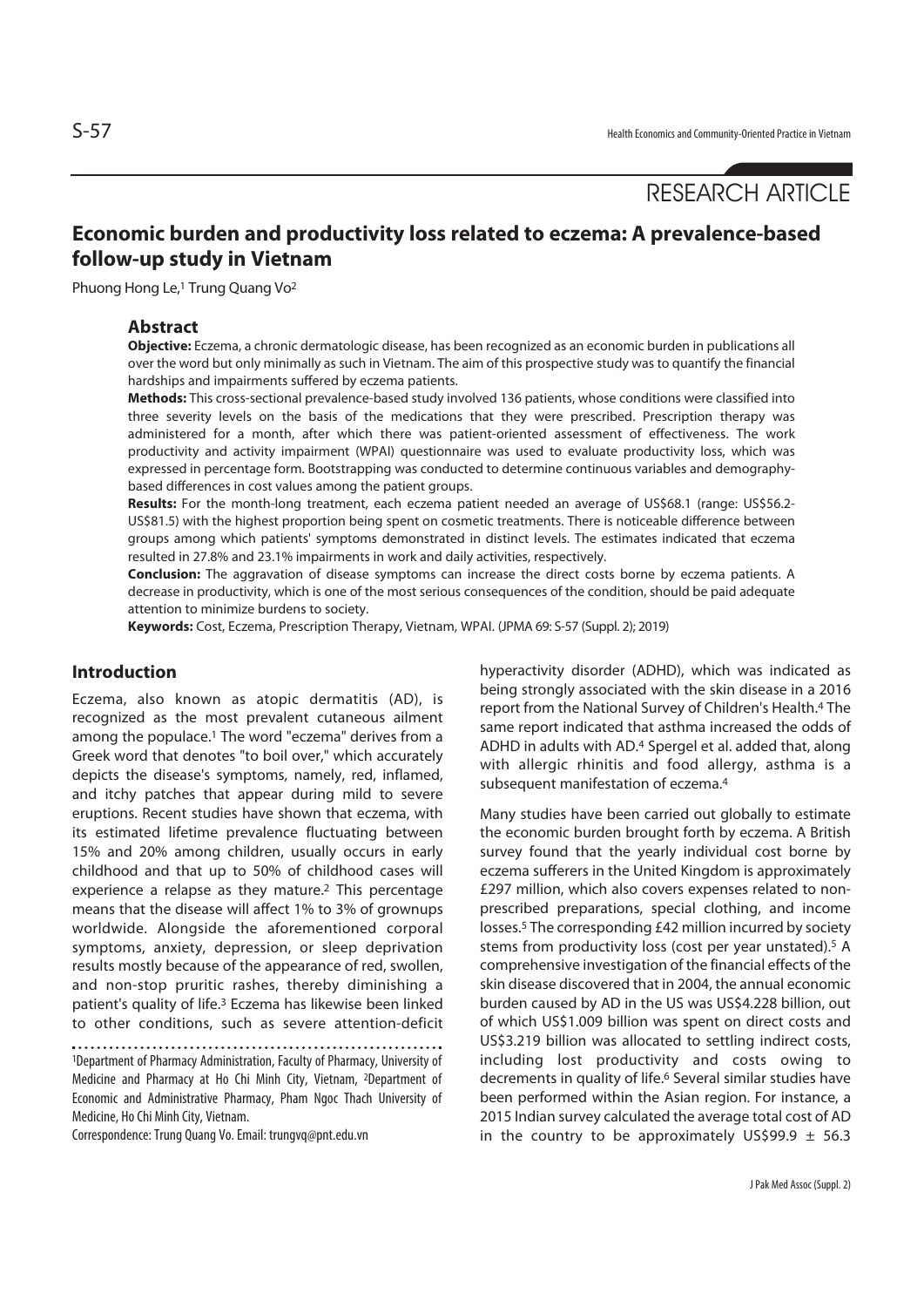Health Economics and Community-Oriented Practice in Vietnam  $S$ 

(determined on the basis of the 2015 exchange rate of the Bank of England).7

The estimates above, along with the physical, mental, and social effects of eczema, have made the disease one of the main issues of interest among researchers all over the world in general and in Vietnam in particular. A number of retrospective studies have been devoted to the economic burden suffered by Vietnamese eczema patients, but to our knowledge, no prospective research has been conducted on this matter. A prospective, comprehensive, and multi-aspect depiction of AD is necessary to devise a monetary plan for disease treatment and control. Accordingly, the current work provided a general impression of disease status from a prospective angle and identified the underlying factors that most strongly influence the overall cost of care.

#### **Material/Subjects/Patients and Methods**

This cross-sectional prevalence-based study was conducted from July to September 2018. To ensure the sufficient supplement of healthcare nationwide, Vietnamese center hospitals are spread in three macro areas, among which the southern region was the focus of the research. Specifically, we recruited participants from Ho Chi Minh City Hospital of Dermato Venereolgy (HCMHDV), which is a well-known dermatology-specific health facility classified as a first-class establishment by the Vietnamese Ministry of Health. In the first six months of 2018, HCMHDV serviced approximately 115,000 patients, of which one-third were composed of eczema patients. The study projects were approved by Ethics Committee of HCMHDV with code research CS/BVDL/18/09. All patients were asked about voluntary consent before collecting information.

Participants were selected on the basis of the following criteria: (i) >18 years old, (ii) identified as an eczema sufferer receiving outpatient care by dermatologists, (iii) taking prescribed medications, and (iv) expressed consent to take part in the research. Patients were excluded if they arbitrarily stopped treatment at any time during the follow-up period or if they did not supply enough information. To derive a statistical overview of the economic burden endured by Vietnamese eczema

patients, the sample size appropriate for this work was determined using the following equation:8

$$
N = \frac{z^2 1-\alpha/2(1-p)}{\epsilon^2 p}
$$

(where relative precision  $\varepsilon = 0.25$ , confidence interval = 95%,  $\alpha = 0.05$ , and  $z^2$  1- $\alpha/2 = 1.96^2$ )

In the anticipated population proportion indicated in the equation, p denotes the frequency of eczema patients' visits to hospitals (particularly 32% in first sixmonth of 2018). Therefore, this study needed a minimum of 131 patients; if 10% of deductible losses are considered, a sample of 145 patients would be required. The selected patients were categorized into three groups corresponding to three severity levels that are based on the medications prescribed to the participants (Table-1). The classification method was derived from Sicras-Mainar et al. $9$  None of the patients were taking systemic immunosuppressants or biologics as outpatients in HCMHDV, and many were required to take only medications that can remove eczema symptoms (but not specifically intended for eczema treatment) because of the mildness of their AD. These drugs included antihistamines, skin care medications, supplements, and moisturizing cosmetics. Hence, we applied some modifications to the codification of severity levels (Table-1).

To achieve the study's aim, data were collected through face-to-face interviews. In part one of the interview sessions, a self-designed questionnaire was used to obtain demographic characteristics, information on previous eczema treatments, and details regarding travel costs. In part two, the patients were administered the Vietnamese version of the work productivity and activity impairment questionnaire, which is a well-validated tool for measuring impairments in the work and daily activities of patients.10 Data concerning prescribed medications (topical calcineurin inhibitors, corticosteroids), concomitant medications (antihistamines, antiseptics, antibiotics, antifungal drugs, hepatoprotective drugs, thymomodulin, supplements, skin care medications), and cosmetic treatments were extracted from the hospital database. Unit cost was referenced on the statistical

| Table-1: Severity levels based on medications prescribed. |  |  |
|-----------------------------------------------------------|--|--|
|-----------------------------------------------------------|--|--|

| Severity levels |                                                         |                                                                      |                                                           |
|-----------------|---------------------------------------------------------|----------------------------------------------------------------------|-----------------------------------------------------------|
| Drugs           | Moisturizing cosmetics<br>Supplements<br>Antihistamines | Calcineurin inhibitors<br>High-/very high-potency topical corticoids | Medications for infection (antibiotics, antifungal drugs) |
|                 | Low-/medium-potency topical corticoids                  | Oral corticosteroids                                                 |                                                           |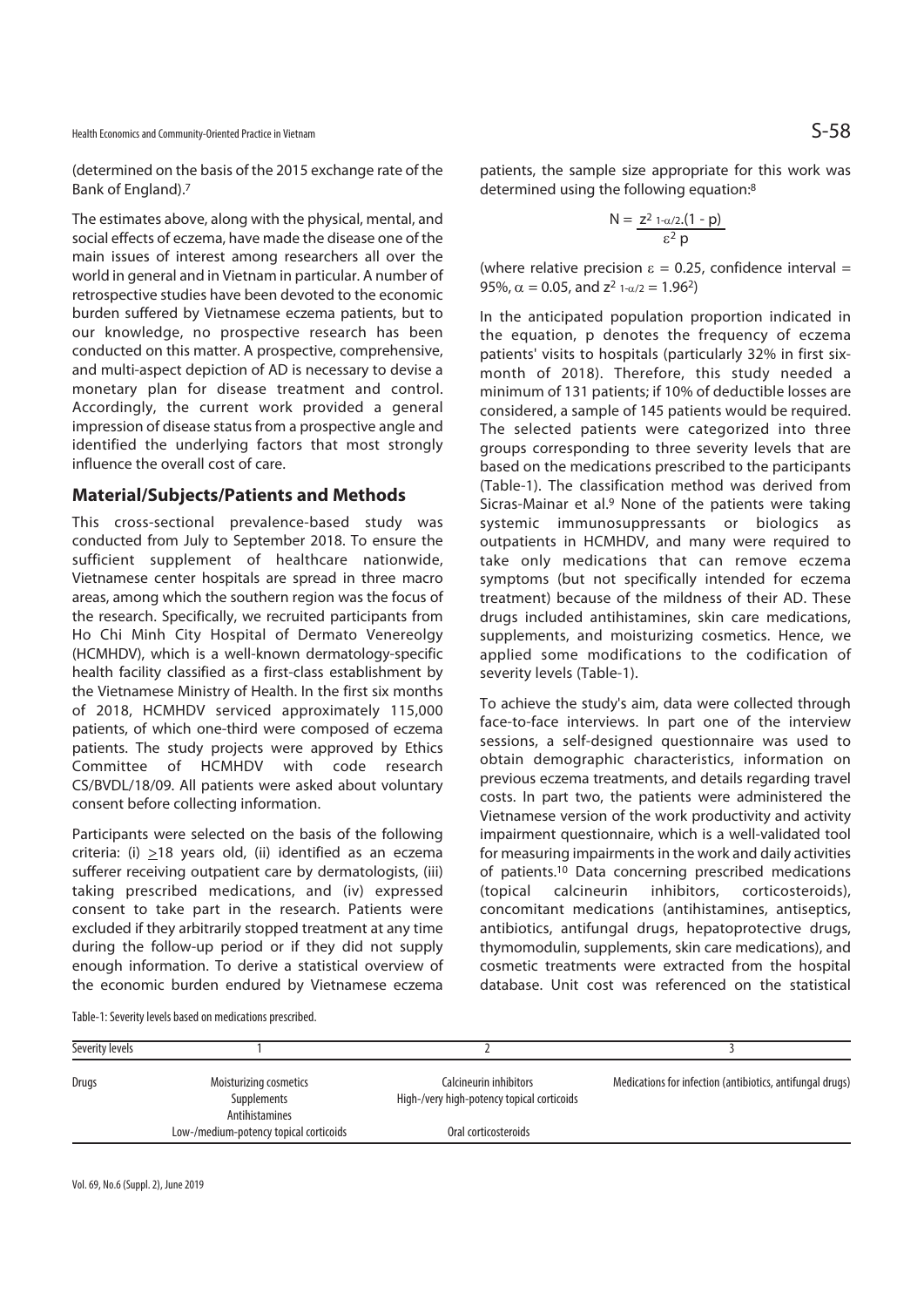documentation of the pharmaceutical department of the HCMHDV. After one month of prescription treatment, the patients were asked whether they adhered to the therapies prescribed by other medical centers and how many times they visited a health practitioner in HCMHDV. These cost components, when incurred by the patients, were included in the calculation of the total direct medical costs. Clinical outcomes were oriented toward patient assessments, denoted through the following scale:  $1 = \text{cured}, 2 = \text{remissive}, 3 = \text{unchanged}, 4 = \text{worse},$ 5 = cured but relapsed.

Economic burden, expressed in US dollars, was appraised on the basis of the patients' perspectives and encompassed direct medical and non-medical costs. Direct medical costs were computed by multiplying the number of medical visits or medications prescribed with the unit cost of resources, whereas direct non-medical costs were calculated on the basis of travel costs given that the sample composed of outpatients with chronic eczema. Impairment in daily activities was expressed in percentage, while the reduction in work productivity and absences from work due to eczema were evaluated only for the employed patients.

**Data Analysis:** All analyses were conducted using R software version 3.4.3. Descriptive statistics were used to identify demographic characteristics. Bootstrapping with 10,000 replications was used to ascertain the average of

| Table-2: Sociodemographic characteristics of participants [2018, n = 136]. |  |  |
|----------------------------------------------------------------------------|--|--|
|----------------------------------------------------------------------------|--|--|

cost variables and differences in this regard among the patient groups. A chi-square test was conducted to determine the factors that affect post-treatment clinical outcomes.

### **Results**

Among the 136 eligible respondents, 8 (5.9%) were elderly and 77 (56.6%) lived in Ho Chi Minh City. The patients classified as having level-three eczema amounted to 58 individuals, whereas those categorized as exhibiting severity levels two and one each numbered 39 patients. More details about the socio-demographic characteristics of the patients are provided in (Table-2).

Each patient was examined by a dermatologist for an average of 1.5 times per month (95% confidence interval [CI: 1.3-1.7), for which a patient spent US\$4.3 on transportation. The mean difference in travel costs between patients located in Ho Chi Minh City and other provinces was US\$7.7 (95% CI: US\$4.4-US\$13.1). This difference is illustrated in Figure-1, which also indicates that no statistical difference in direct costs was found among the patient groups. The average monthly cost of medical services for eczema treatment was US\$68.1, of which cosmetics accounted for the highest proportion at nearly 18%. The features of the cost components are summarized in Table-3. The mean expenditure of the patients with level-three severity was statistically higher

| Characteristics  | N   | %    | Characteristics                         | N              | %    |
|------------------|-----|------|-----------------------------------------|----------------|------|
| Age              |     |      | Genetics                                |                |      |
| Adult            | 128 | 94.1 | Yes                                     | 24             | 17.6 |
| Elderly          | 8   | 5.9  | <b>No</b>                               | 112            | 82.4 |
| Gender           |     |      | Comorbidity                             |                |      |
| Male             | 61  | 44.9 | Liver disease                           | 13             | 9.6  |
| Female           | 75  | 55.1 | Allergic rhinitis                       | 35             | 25.7 |
| Locality         |     |      | <b>Sinusitis</b>                        | 30             | 22.1 |
| Ho Chi Minh city | 77  | 46.6 | Asthma                                  | $\overline{2}$ | 1.5  |
| Other provinces  | 59  | 43.4 | Other dermatology diseases              | 8              | 5.9  |
| Jobs             |     |      | Severity levels                         |                |      |
| Income earners   | 94  | 69.1 |                                         | 39             | 28.7 |
| Retired          | 14  | 10.3 | 2                                       | 39             | 28.7 |
| Housewives       | 15  | 11.0 |                                         | 58             | 42.6 |
| <b>Students</b>  | 13  | 9.6  | Eczema onset time                       |                |      |
| Allergy          |     |      | More than one year                      | 13             | 9.5  |
| Food             | 36  | 26.5 | More than one month                     | 44             | 32.4 |
| Dust             | 46  | 33.8 | Around one month                        | 44             | 32.4 |
| Soap             | 34  | 25.0 | Around one week                         | 35             | 25.7 |
| Hay              | 13  | 9.6  | Pre-treatment                           |                |      |
| Medication       | 13  | 9.6  | In other medical facilities             | 75             | 55.1 |
| Weather          | 34  | 25.0 | Following treatment strategy in HCMCHDV | 54             | 39.7 |
|                  |     |      | None                                    | 36             | 26.5 |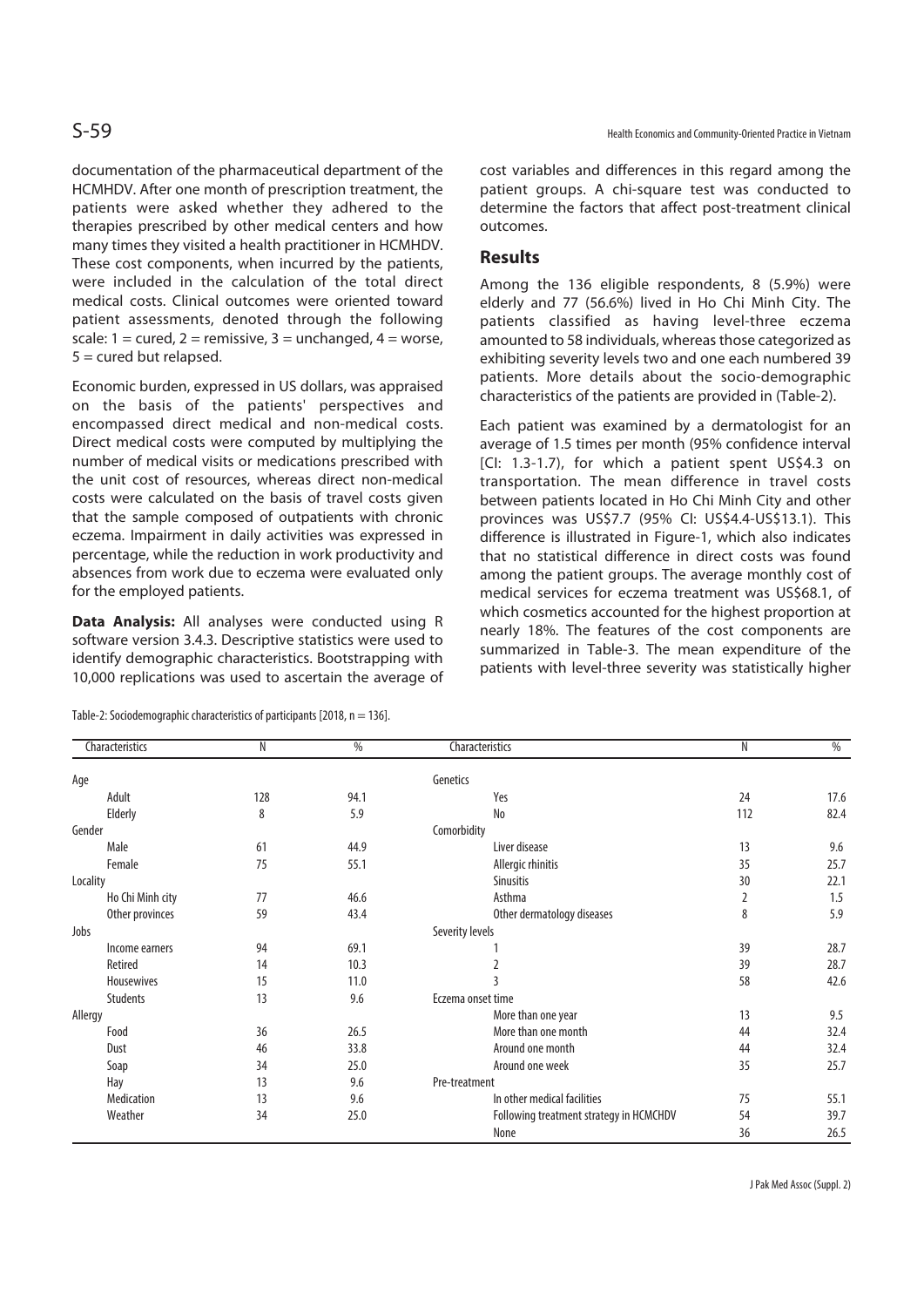Health Economics and Community-Oriented Practice in Vietnam  $S$ -60

Table-3: Summary of economic burdens and impairments in daily activities (arithmetic mean [Bootstrap 95% CI], USD).

| <b>Components</b>                           | Arithmetic mean (Bootstrap 95% CI) | Economic burden  |
|---------------------------------------------|------------------------------------|------------------|
| Direct medical cost 68.1 (56.2-81.5)        | 9,280.7                            |                  |
| <b>Medical visit</b>                        | $5.0(4.5-5.5)$                     | 675.8            |
| The number of visit(s)                      | $1.5(1.3-1.7)$                     |                  |
| Specific medications                        | $6.0(4.0-8.5)$                     | 827.5            |
| Low-/Medium-potency topical corticosteroids | $0.1(0.1-0.2)$                     | 19.8             |
| High-potency topical corticosteroids        | $0.6(0.3-1.0)$                     | 85.5             |
| Very high-potency topical corticosteroids   | $0.1(0.0-0.2)$                     | 11.9             |
| Calcineurin inhibitors                      | $3.2(2.0-4.8)$                     | 437.4            |
| Oral corticosteroids                        | $0.2(0.1-0.5)$                     | 32.1             |
| Concomitant medications                     | 35.7 (27.4-46.0)                   | 4,929.5          |
| <b>Antihistamines</b>                       | $9.1(7.2-11.6)$                    | 1,241.1          |
| Medication for skin care                    | $1.0(0.1-2.7)$                     | 154.4            |
| Antiseptics                                 | $0.2(0.1-0.3)$                     | 21.1             |
| Hepatoprotective medications                | $1.9(0.9-3.2)$                     | 263.5            |
| Supplements                                 | $6.8(4.8-9.9)$                     | 950.0            |
| Thymomodulin                                | $1.0(0.4-1.7)$                     | 131.2            |
| Antibiotics                                 | $3.3(1.9-5.0)$                     | 448.4            |
| Antifungal medications                      | $0.9(0.1-2.4)$                     | 132.0            |
| Cosmetics 12.2 (9.0-16.3)                   | 1,661.2                            |                  |
| Self-treatment in other facilities (N=48)   | 24.4 (18.7-32.9)                   | 1,186.7          |
| Direct non-medical cost                     | $4.3(2.7-6.9)$                     | 600.2            |
| Travelling cost                             | $4.3(2.7-6.9)$                     | 600.2            |
| Direct cost                                 | 72.6 (60.0-87.7)                   | 9,880.9          |
| Work impairment (N=94)                      |                                    |                  |
| Percentage of work time missed              |                                    | $8.6(3.8-13.8)$  |
| Percentage of impairment while working      |                                    | 26.3 (20.0-32.7) |
| Percentage of overall work impairment       |                                    | 27.8 (21.5-35.4) |
| <b>Activity impairment</b>                  |                                    |                  |
| Percentage of activity impairment           |                                    | 23.1 (18.7-28.0) |



Figure-1: Assessment of the effects of locality on eczema treatment expenses.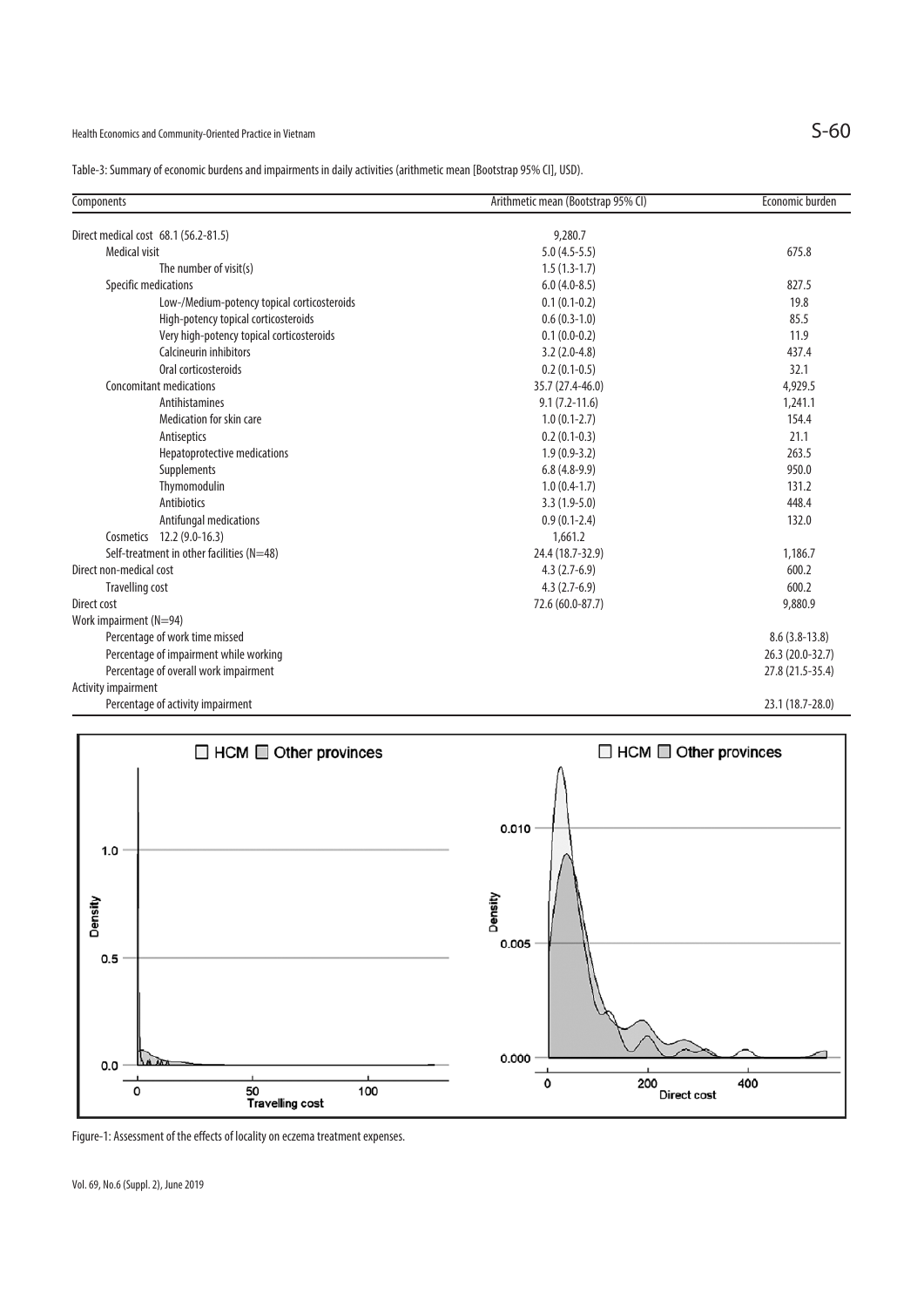

Figure-2: Distribution of costs according to severity.

than those of the patients under the remaining levels (Figure-2). Among the respondents, 78 used emollient cosmetics in accordance with offers from doctors, but more patients took antihistamines and supplements (minerals or vitamins) as treatments.

Figure-1. Assessment of the effects of locality on eczema treatment expenses.

Figure-2. Distribution of costs according to severity.

Of the 94 salary-earning patients, 14 needed to take a leave from work because of eczema symptoms that interfered with how they completed their jobs or because of eczema-related examinations in medical centers. Out of these individuals, 59.6% stated that suffering from eczema diminished their performance-a figure that translated to a 27.8% reduction in patient productivity and approximately US\$137 of average loss per month (Table-3). With respect to daily activities, eczema compelled the patients to perform at only 76.9% of their capacity (Table-3).

Figure-3 delineates the effects of the month-long therapy, with consideration for the classification of clinical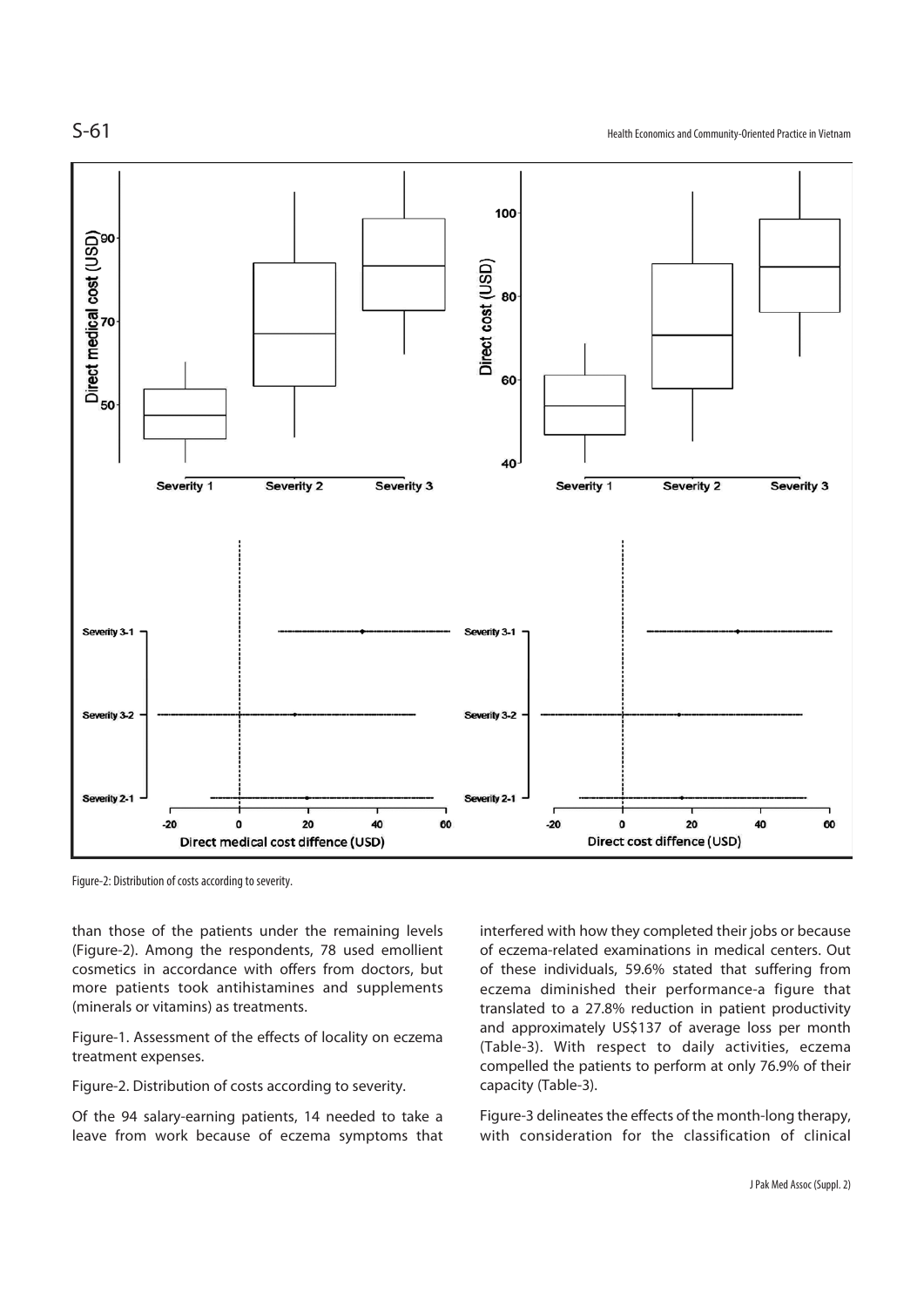

Figure-3: Effectiveness of prescription therapy for different severity levels (1 = cured, 2 = remissive, 3 = unchanged, 4 = worse, 5 = cured but relapsed).

attributes. The results showed that roughly 70% of the patients felt better after the treatment. No difference in the percentages of positive clinical outcomes (cured and remissive) was found among the three severity groups  $(y^2)$  $= 0.08$ ,  $p = 0.96$ ) or between the two locality groups (i.e., Ho Chi Minh City and provinces) ( $\chi^2$  = 2.61, p = 0.11).

### **Discussion**

The eczema treatments implemented by medical centers in different countries can vary, thus preventing commensurable comparisons. The patients in the present study did not undergo non-pharmacological therapies, and 61 of them were not prescribed medications specifically for eczema treatment. Various studies also calculated the economic burden originating from eczema therapies and services other than prescription treatment.9,11,12 The estimates in the current work were lower than those in other research, but because each research was carried out in a different country, the unit cost applied varied. An Italian study<sup>12</sup> on chronic hand eczema found that a patient with the severe form of the disease needs €418.3 per month (US\$556.3) for treatment, which is six times higher than the value calculated in the present study (severity three at US\$86.9). Another study carried out in central Massachusetts<sup>11</sup> reported that the direct medical cost incurred by a patient with eczema of average severity is US\$78.9 (versus US\$68.1 in the current research); this figure is applicable to patients taking prescription drugs. The study further indicated that 91.21% of patients use skin moisturizers or lubricants. In contrast to our research, the two aforementioned studies discovered that topical corticosteroids are consumed more frequently than antihistamines.11,12

In this study, 14 patients reported that they missed work given that the severity of their eczema symptoms prevented them from carrying on with their tasks or required visits to dermatologists. These absences resulted